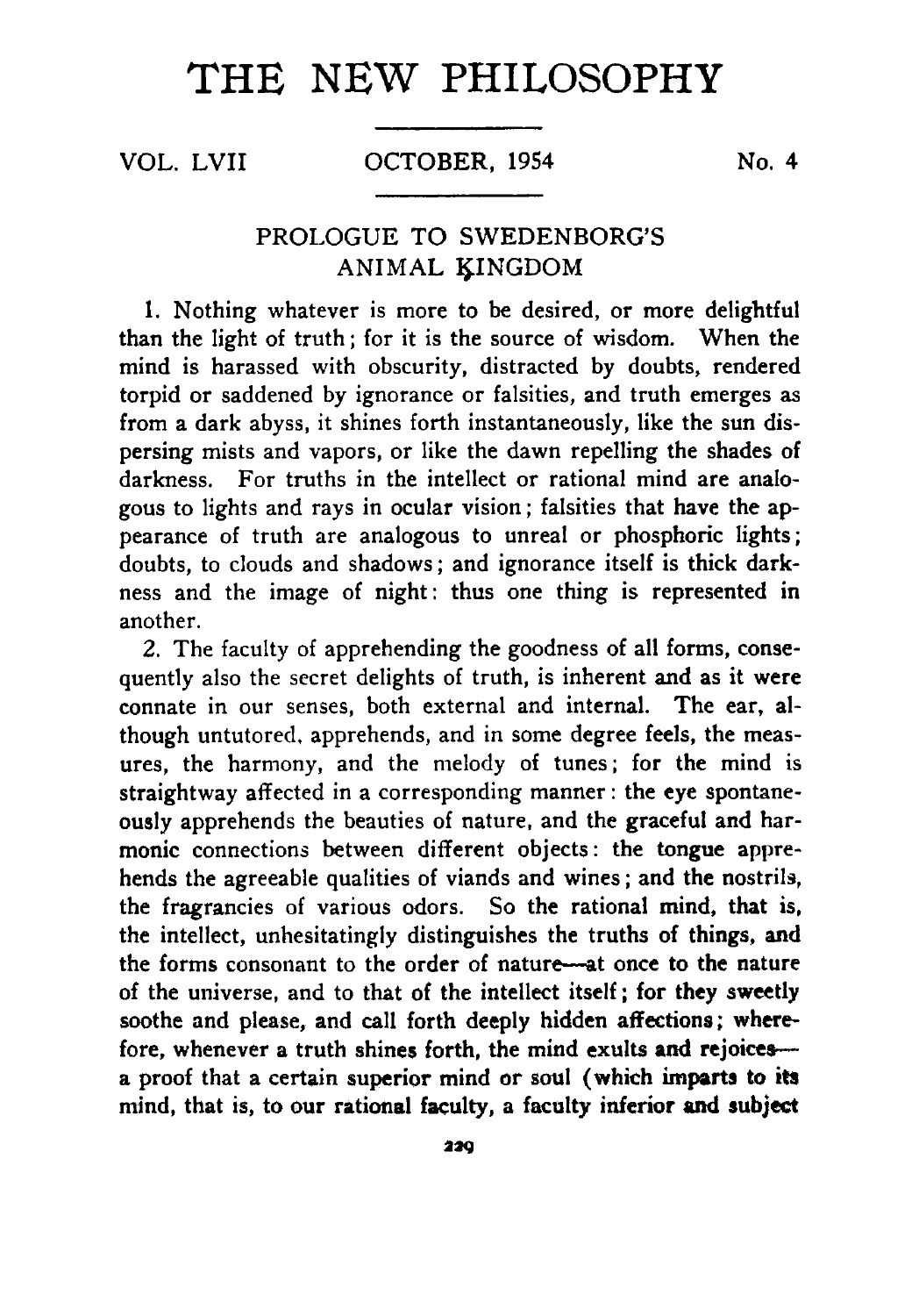to it, the power of perceiving, thinking, judging, and deciding) at such times becomes kindlier, more free, as if liberated from chains, more active, more present in its influence, and closer in its correspondence. For the soul, which flows with its light into the sphere of the intellectual mind, has order and truth in it, and thus, by virtue of its very nature, it feels, approves, and indicates, in a certain universal manner, the presence of whatever is congruous or harmonic. What appears thus connate, is, however, an affection only., not a particular idea; since all particular ideas are learnt and formed by way of the senses and their organs.

3. To rightly constituted minds, truths are not only pleasing but also ineffably delightful, containing in them, as it were, the charms of all the loves and graces. This they derive from their very form, that is, from the determination and consent of particular things or corresponding ideas; for a truth is never absolutely single or simple, although after its formation, and the coalescence of its parts, it may appear to be so : on the contrary, a truth is a fitting combination of an infinity of other truths, that is, of an infinity of distinct ideas and notions. A truth is a conclusion and a judgment resulting from the orderly disposition of many things. Furthermore, all harmony is of such a nature that when particulars or ratios are properly placed according to it, they become united, and form a unity; as in the case of symbolic or algebraic equations, where many terms or numbers are connected together by signs, but which, although divisible into many when regarded in their own series, or combination of series, are nevertheless represented as single and simple. This is equally the case with the forms of all things in the universe; which, because they are compounds resulting from an infinity of other things, properly subordinated and coordinated, are therefore real beings of which attributes, qualities, modes and mutations may be predicted. Such are truths; and the more numerous the truths that form the one truth, and the more constant and certain, the greater is the brilliance, the beauty, and the loveliness of the light of that truth which they form.

4. Hence it is evident, that one truth is never opened without an infinity of other truths being also opened: inasmuch as the one is the conclusion of all the others; and further, that the conclusion thus derived from the others— is not a truth except relatively to those numberless truths which constitute, that is, form and determine it. Thus a truth, to be such, must not be true in itself simply,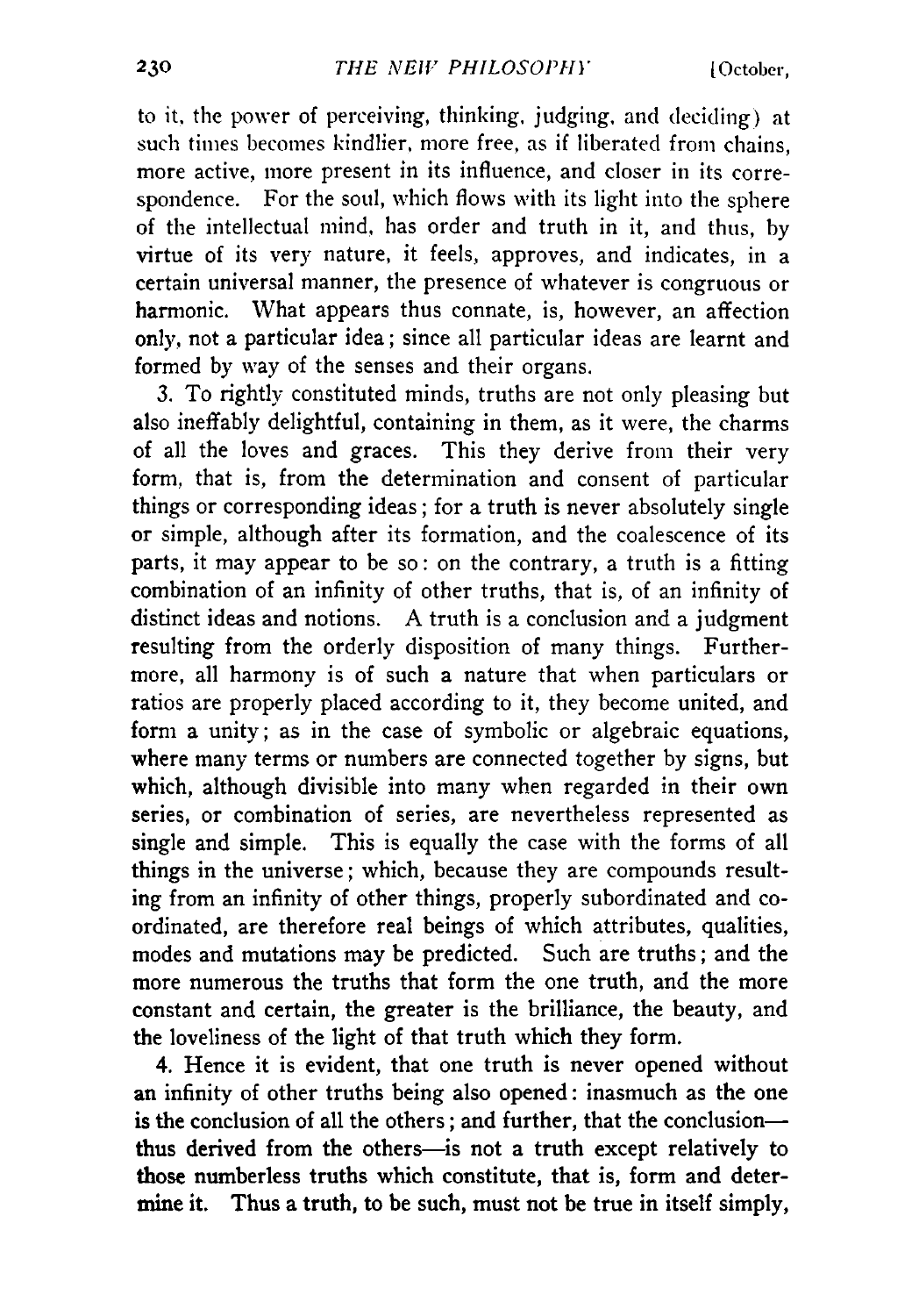or in the conclusion alone, but in those things and their connection from which the conclusion is derived: whence every circumstance and every different modification varies the thing itself. Howbeit, I admit the existence of absolutely constant and immutable truths, both natural and moral, and pre-eminently, of spiritual truths; indeed, of all those that are in harmony with the perfect order of the universe. But in the animal kingdom— in man considered as a microcosm— there are as many different kinds of order, and. as many different states, as there are subjects and human minds variously approximating to, or receding from, the order of the universe ; for human minds are the objects into which order and truth flow, and the subjects by which the influx is received. Hence the multitude of dubious, uncertain, and shifting opinions on every subject: whereby knowledge is confused, the will perplexed, and our minds are brought into suspense respecting the plainest truths, and induced to contend with each other respecting them: thus truth is endangered; for it is placed in jeopardy whenever it is made a subject of contention. The consequence is that the truths in the rational mind do not deserve to be called truths, but principles only, as, indeed, it is usual to call them.

5. I have set out, indeed, by speaking respecting truths, but this is a subject sufficient to fill a volume; nor does it belong to this place to consider what truth is, but rather, how we should investigate it. This must be our present business and labor.

6. There are two usually received ways or methods for discovering truths; the synthetic and the analytic. The synthetic commences from principles and causes, and passes therefrom to phenomena and effects; thus proceeding from the prior to the posterior, from simple to compounds, from superior to inferior, from interior to exterior; or, what amounts to the same thing, from a universal to singulars, consequently to experience, to confirm prior things. The analytic method, on the other hand, rises from phenomena and effects to causes, and evolves from them principles; consequently evolves universals from the experience of singulars, interior things from the exterior, simples from compounds, in a word, the prior from the posterior. Thus analysis as a method of proceeding is the inverse of synthesis.

7. Synthesis, which begins its thread of reasons from causes and principles, and evolves and unwinds it until it reaches the effects of the causes, and the phenomena resulting from the principles,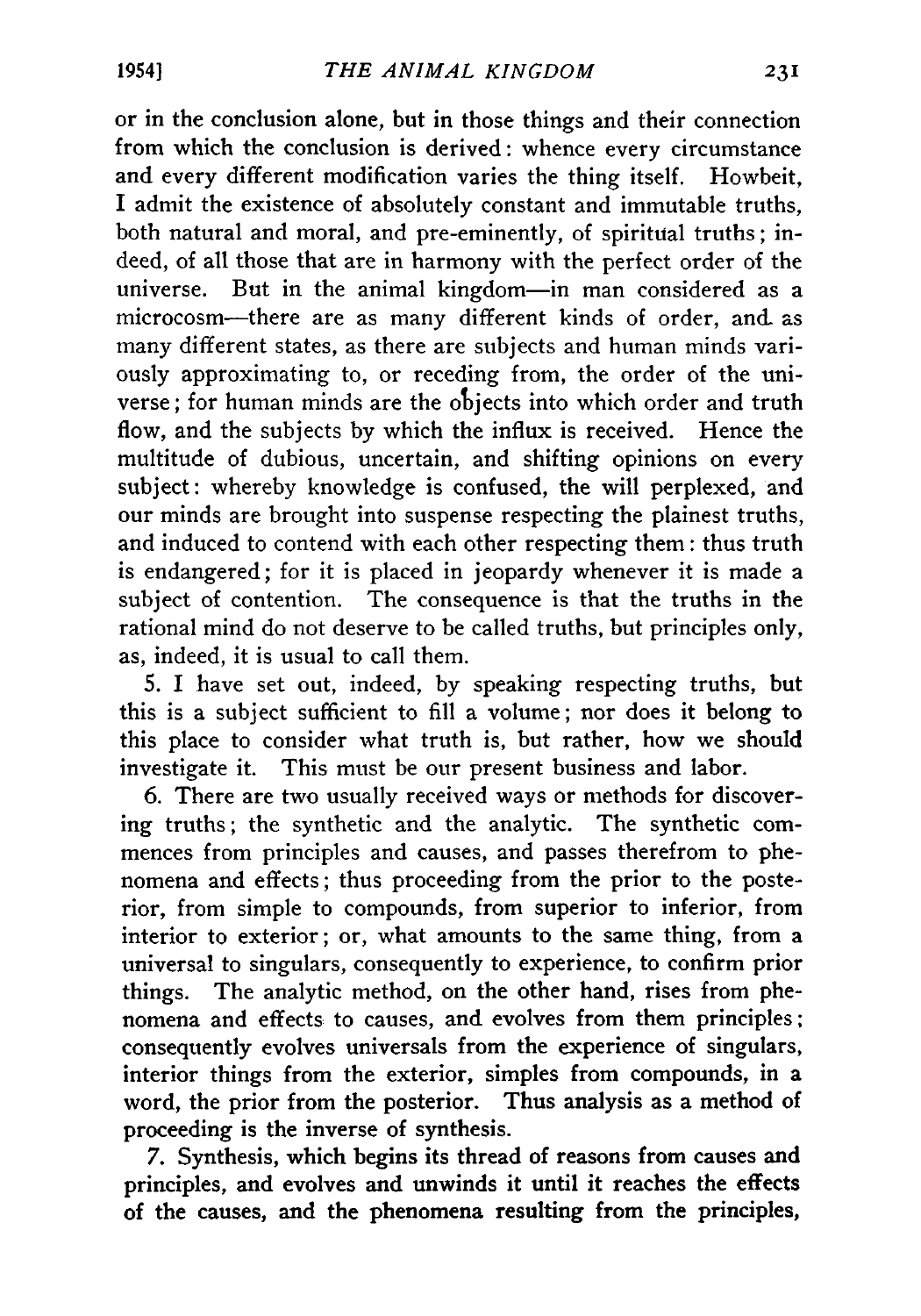assumes some particular principle familiar and favorable to the intellect as formed by previous ideas; and however susceptible this principle may be of doubt or controversy, synthesis seizes it as a truth and lays it down; and thus presumed, defines and disengages it, and confirms it, first rationally, next empirically. Should anything adverse appear, synthesis polishes away, represses and removes it, until at length the truth can come upon the stage, naked at first, but afterwards bedecked and ornamented; exactly in imitation of the inverse method of analysis, which is called also the *regula falsi*, or rule of false position. And synthesis, in reality, is nothing but a poor, precocious, and vague analysis; it gives out nothing more than what has crept into the intellect, and among the intellectual ideas, by way of the senses from a few phenomena of experience, without any general bond to connect them; and for the most part in the first impetuosity of the judgment. The hasty conceptions thus formed at the mind's first glance, are termed opinions, conjectures, hypotheses; whence come systems.

8. This has been the received and established method for ages past, from the very infancy of philosophy through its later and maturer development; and now also it endures and flourishes by the favor of our contemporaries, being adopted exclusively even at the present day in reasonings on the causes of things, which are naturally abstruse and profound. It is also pleasing and wonderfully accommodated, and in a manner akin to human minds; it enables each mind to indulge its own tastes, to favor its own state, and to assent to an order, whose laws are proclaimed as truths, n. 4. And we are very easily impelled and carried away into ideal games of this kind, inasmuch as they are races of our thoughts from assumed starting places to the very goals we desire to reach. This also pimps to self-love and self-glory, for as nothing properly belongs to us but the produce of our own minds, when these have conceived anything, and supported it by plausibilities, we suppose we have divined the pure reality, opened the true Delphos or heaven itself, unlocked oracles which the genius of our predecessors never penetrated, and, in a word, earned an indisputable palm of victory. But those who commence with this species of scholastic exercitation, that is, who set out relying on mere reasoning, not fortified by the sure patronage of experience, will never, as I think, attain the goal; for they begin from the goal, and hurry to the starting place; thus they bend their course outwards instead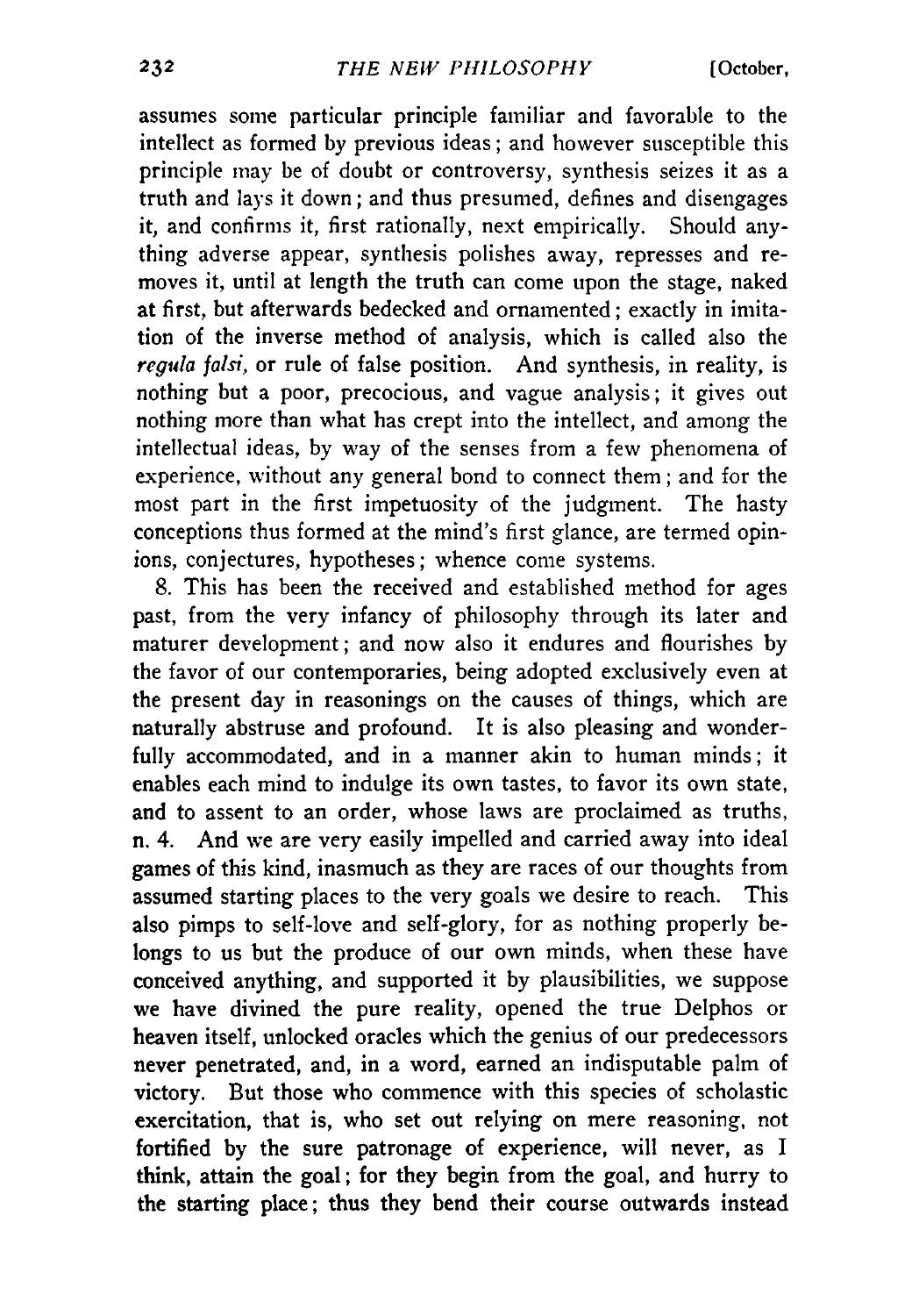of inwards, contrary to the order which the nature of the human mind prescribes for the discovery of the occult and unknown.

9. But granting, for argument's sake, that any of the chiefs or rulers of the learned world, commencing from synthesis, may have perhaps taken the false for the true, but with the intention of afterwards eliciting from it purer truths, by means of analysis, or the rule of false position, and of correcting, perfecting, and polishing it, like the sculptor working the rude marble: Tell me then, I pray, which of them has thus followed the rules of analysis? Which of them afterwards has wrought and corrected the visions and appearances he imbibed and predetermined, perhaps in the very dawn of thought, and which were adverse to the truth? Instead of this, have not they all, as experience shows, sought the confirmation of the false, and not of the true? For while the will is directed to the false, it is constantly detained in those things also that confirm it, or are conformable to it. Hence the presumption becomes more and more confirmed by plausible arguments, until at last it has the same power of persuasion as the truth itself. For whenever affirmative reasoning is applied to a preconception, an infinity of particulars, all voting the same way, fly to its assistance— both the decrees of ratiocinative philosophy, and the phenomena of the world, laid hold of in the fallacious light of the senses. Indeed, there is nothing but may form a constituent part in different series of reasonings, if not directly, at least obliquely; as a single particle of salt may form an ingredient in an infinity of savors, and a single color in an infinity of pictures: and one thing may be engrafted on another, as branch upon branch; thus the legitimate upon the spurious : so that falsehood assumes the form of truth and the measure of the fiction increases by meditation. At length, when the phantom is led forth upon the theatre of what is called the learned world, multitudes run to it, passionately admire it, favor and applaud it; nay, numerous connoisseurs embellish it with paint and new decorations, so that it looks like a phantom no longer, but like a beautiful Venus, or a Delphian virgin. Whatever is now poured from its mouth, you are to regard as the voice of destiny, or the response of an oracle. But all things have their day; among the rest, the produce of the human faculties— particularly those misshapen offspring, the monsters of hypothesis. They are conceived, they are born, they grow to maturity, they grow old, at last they die. But from the ashes of each, new ones rise; and every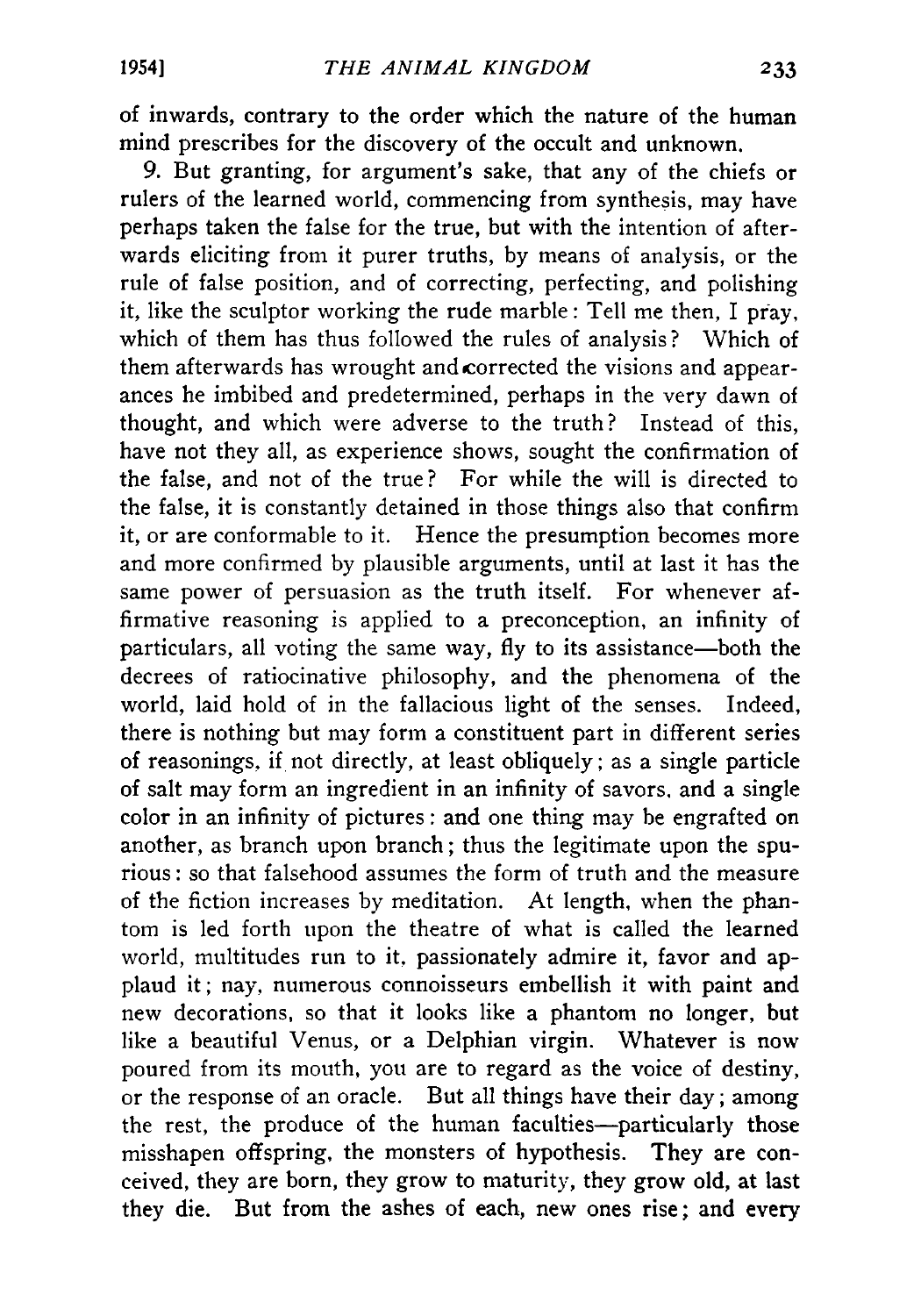hydra-head that is lopped off by the youthful Hercules produces hundreds of others: whence spectres of similar brood prevail for ages, and, like enchantresses, distract the human mind perennially. Hence errors, mental obscurity, fallacies, and strife; civil wars between body and the soul; scholastic contentions about straws and trifles; the flight and exile of truths; and stupor and thick darkness in those very things where the light is most brilliant: and this to such an extent that the very altars and their sacred fire are contaminated; which is the reason why the philosophy of the human mind is solemnly proscribed in the divine records. All these things flow from that single source— we mean, from the habit and the propensity of reasoning synthetically.

10. The power of divining true principles by the mind alone, and of descending therefrom in the path of certainty, through their consequences, to posterior things, belongs exclusively to higher beings and powers; to spirits, angels, and the Omniscient Himself, who indeed inhabit the brightest light, and dwell in essential truth and wisdom. They see all things, in one complex, as at once beneath them and within them: they view the last things from the first, the lowest from the highest, the outermost from the innermost; in a word, all the circumferences from the centre; consequently, the very effects of the world, from their causes. Not so human minds, which derive from the senses, or absorb through the senses, all the materials which they have to reason upon. For we are born in dense ignorance; in process of time organs are opened for us, and ways prepared, and images themselves are sublimated, until they become ideas, and at length reasons; which when connected into series, are brought under the inspection of the reasoning power. Thus by slow degrees only, judgment is developed and reason displayed. This then is man's only way of attaining truths, so long as his soul lives in the body. Can you tell me by synthesis or *a priori*, before seeing the viscera or examining the interior parts, what is contained within the animal body ? Can you predict that it contains the liver, the mesentery, the kidneys, the heart, the arteries, and an infinity of other things; still less that they are connected together in one way, and in no other ? Must you not rather, like a blind man afflicted with cataract and suffusion, present to yourself ludicrous imaginations, and dream dreams, at which you yourself, when you shall have looked into them, must ultimately either blush or laugh? But alas! we are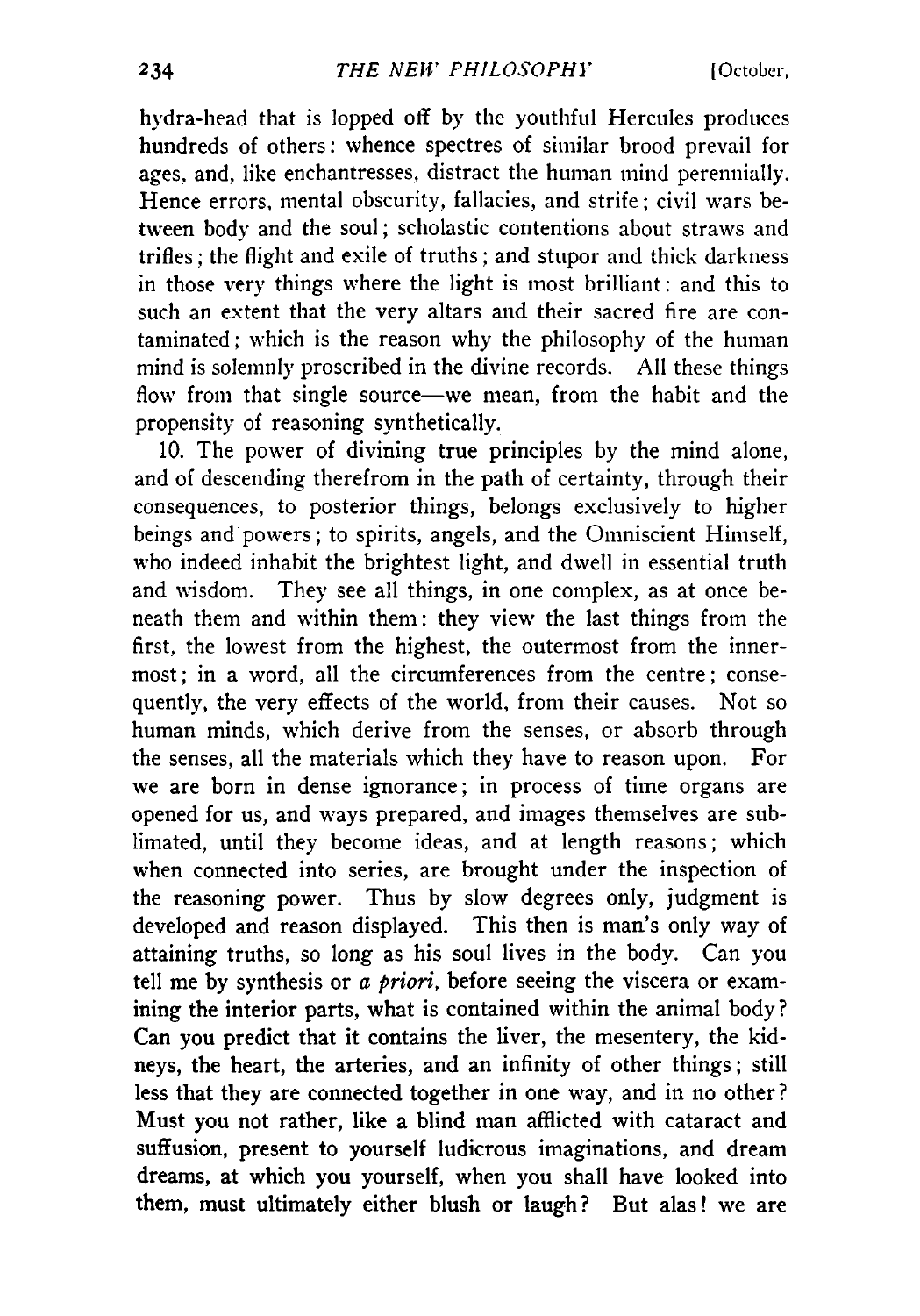so puffed up with self-conceit that we seem to ourselves to be, not in the outmost, but in the inmost; to be standing, not on the earth, but in the sky; and in no faint or uncertain light, but in the brightest radiance; nay, in heaven itself, whence we descend before we ascend, and where we even build our airy palaces; not knowing that our very height must aggravate the peril of our fall. This, as we before said, is the cause and the source of the insanities of the human mind. So much for synthesis, now for analysis.

11. Analysis commences its web of ratiocination from the facts, effects, and phenomena which have entered through the bodily senses, and mounts to causes, and causes of causes; that is, to the simple principles of the mind; and thus unwinds the thread of the web. In the first place it searches for certain and evident materials, and collecting them from all quarters heaps them together, and again selecting them from the heap, reduces them skillfully into order. Furthermore, it imbibes all the sciences wherewith nature has assisted the human mind, and not in memory only, but in heart, and learns them for the sake of their application. Enriched with, as it were, these treasures, and aided thereby, the mind girds herself to her task, and begins to work and to build. If the monument she is essaying to construct may be compared with a palace, a mansion, or a pyramid, she may be said now to lay the foundation first, then to raise the walls, and surrounding the edifice with ladders and scaffolds, gradually to carry it to the roof or summit. Whatever is now wanting to complete the fitness and coherence of the whole—as posts, rails, gates, tiles, and the like—is superadded afterwards. Thus the mind, keeping along the path of analysis, founds and rears her palace, not in the air, or in an atmosphere too high for her, which is not her element, and where there is no support, still less foundation, but on the solid ground.

12. This is the only way to principles and truths— to high and almost to heavenly things— and no other appears to be open to us earth-born men; yet truly it is a most toilsome and extensive one, if we enter into it, that is, of exploring all the truths which form the one truth, and of connecting them together, or concatenating them, in one general bond. In this case evidently we must lay the broadest foundation— we must compare all things together carefully, and embrace them in one design. We must also make ourselves thoroughly masters of all the sciences, doctrines, and arts, which the work will require for its completion: nay, from those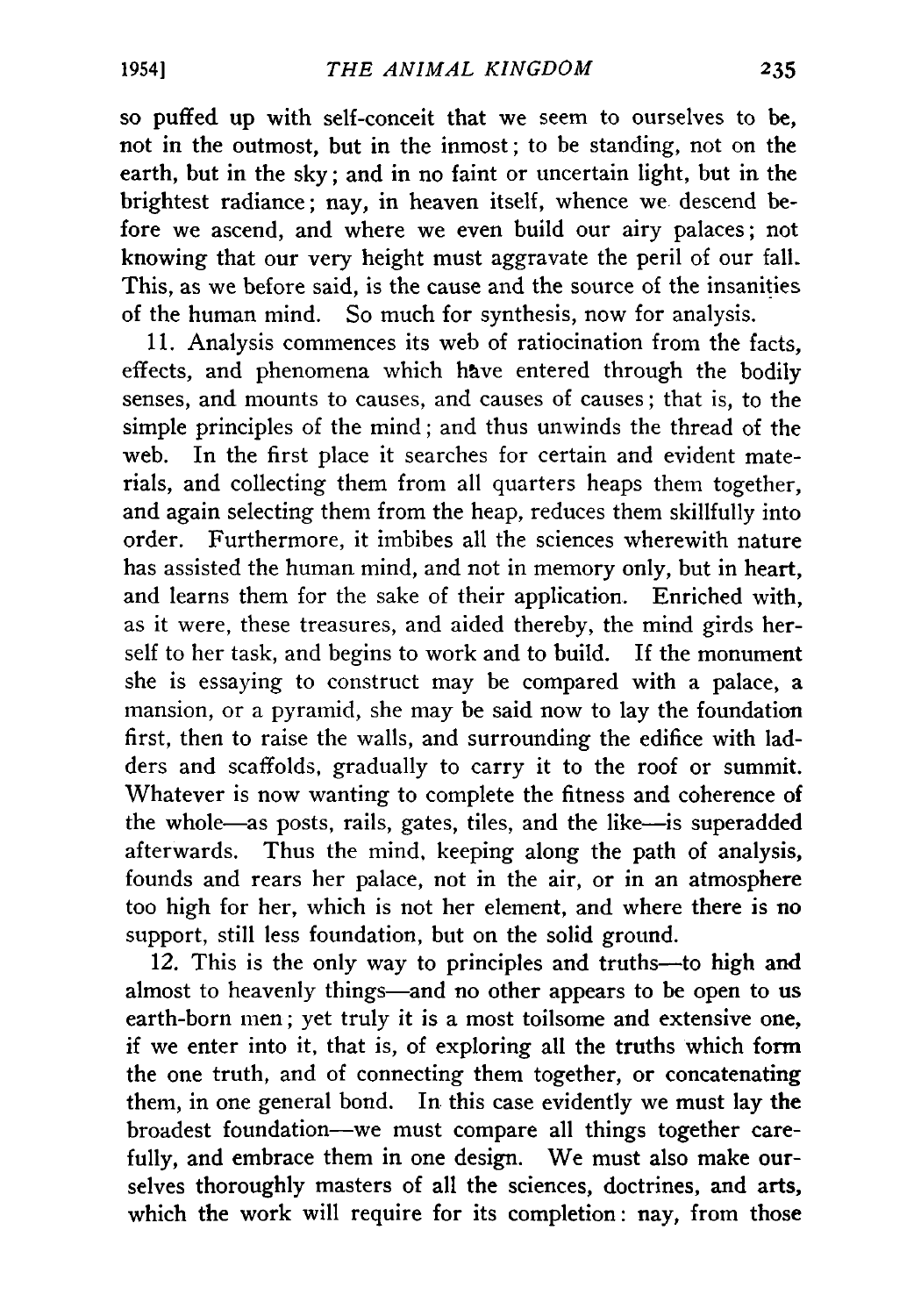already known, we must generate and discover others: for by these means the work is constructed, and the mind led directly to the summit. In a word, we must cultivate acquaintance with all the muses. To these requisites we must add an innate love of truth, an eager desire of exploring it, a delight in finding it, and a natural gift and faculty of meditating thoughtfully and distinctly, and of connecting reasons together acutely: also of recalling the mind from the senses, from the lusts of the body, the enticements of the world, and its cares—all of which things are distracting forces and of keeping it in its own higher sphere, until it has summed up its reasons, and carried its thoughts to their conclusion. In proportion as by these means we ascend to truths, in the same proportion truths descend to us. Above all things it behooves the mind to be pure, and to respect universal ends, as the happiness of the human race, and thereby the glory of God: truth is then infused into our minds from its heaven; whence as from its proper fountain it all emanates. " Plato used frequently to say"— so the philosopher relates—" that when his soul was engaged in contemplation, he seemed to enjoy the supreme good, and incredible delight: that he was in a manner fixed in astonishment, acknowledging himself as a part of a higher world, and as feeling his own immortality with the greatest assurance and light: at length, that his understanding, wearied with this contemplation, relapsed into fantasy, and that he became sorrowful as the light decreased. That again leaving the body, and returning to the former state, he found the soul abounding with light, and this light now flowing into the body." And again, "The soul, freed as it were from the body, ascends and is enlightened; descending again, it is obscured, but it is afterwards purified and reascends." But this may perhaps appear like a mere fable to those who have not experienced it.

13. When at length, under the conduct of such an analysis, we have been carried up to the principles of things, we may then properly for the first time commence, or rather return, from principles, and put them forth, as of sufficient authority, by a clear and intelligible definition: for the mind now looks around the whole world as from a mirror, and contemplates all things in a universal manner. Ladders are constructed, and steps interposed, whereby we may equally descend and ascend. These ladders are so many concatenated series of truths, by which we are enabled to steer our course, or to go and return, whithersoever it pleases us. But these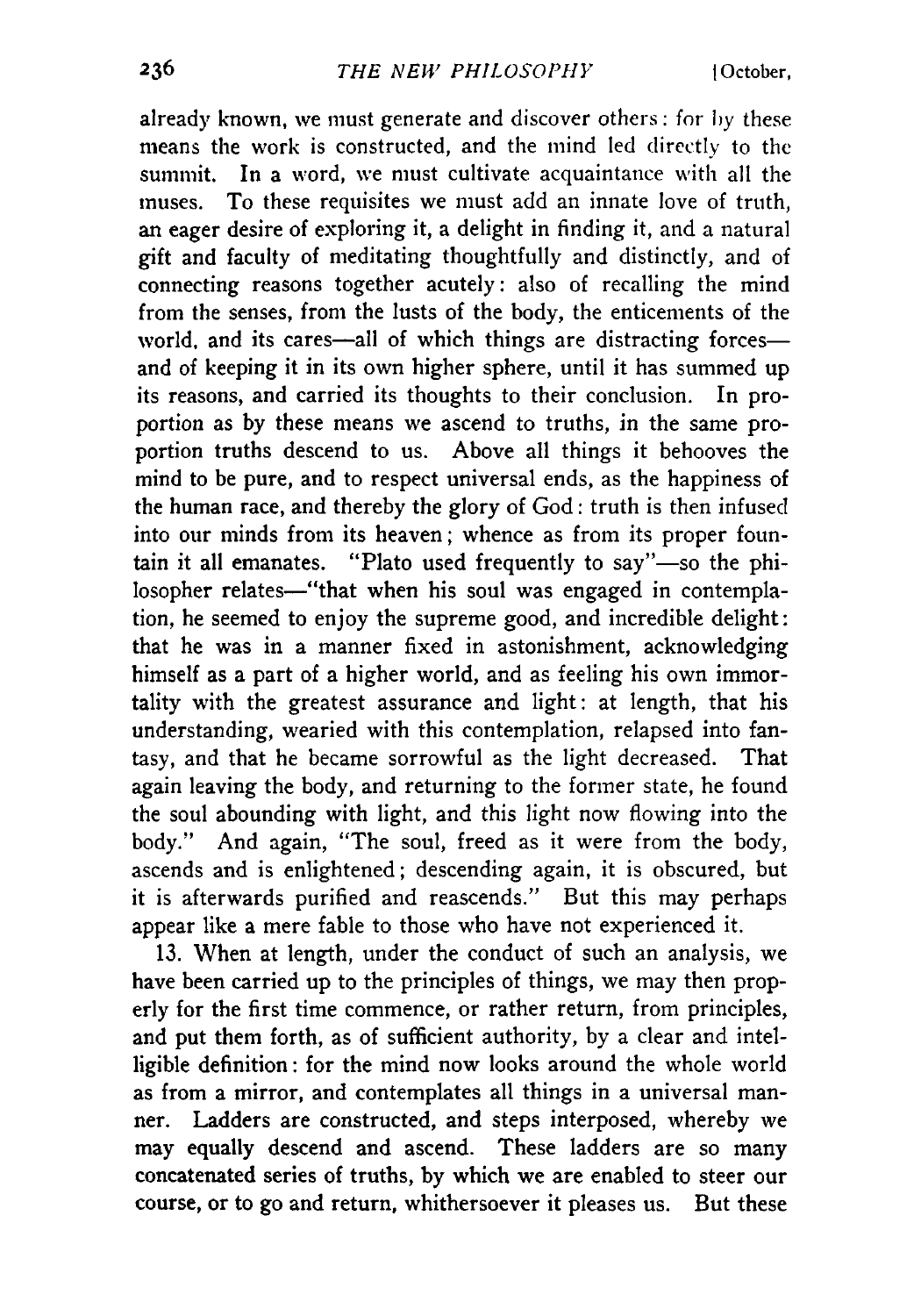very truths, explored by this means, if we must confess it, nevertheless remain still intermixed and entangled with ignorance and twilight shades, being, therefore, after all, only appearances of truths; for the mind is never absolutely purified from the fallacies of the senses, it is never removed from them or placed beyond them, during its conjunction with the body.

14. I have now, therefore, ventured to attempt this method of discovering truths, at present deeply hidden under a veil of hypotheses. And the proper time has arrived; for a rich store of experience is at hand; an accumulated heap sufficient to enable us to build a palace; a luxuriant field where our sickles may reap an abundant harvest; a table where we may enjoy the most sumptuous banquets. Nor do I think we ought to wait any longer, lest haply experimental knowledge should be overtaken by age, night, and oblivion; and the arts and sciences be carried to the tomb; for unless I mistake the signs of the times, the world's destinies are tending thitherwards. The following then is a summary of my intended work.

I intend to examine, physically and philosophically, the whole anatomy of the body; of all its viscera, abdominal and thoracic; of the genital members of both sexes; and of the organs of the five senses. Likewise,

The anatomy of all parts of the cerebrum, cerebellum, medulla oblongata and medulla spinalis.

Afterwards, the cortical substance of the two brains; and their medullary fibre; also the nervous fibre of the body; and the muscular fibre; and the causes of the forces and motion of the whole organism: Diseases, moreover; those of the head particularly, or which proceed by defluxion from the cerebrum.

I purpose afterwards to give an introduction to Rational Psychology, consisting of certain new doctrines, through the assistance of which we may be conducted, from the material organism of the body, to a knowledge of the soul, which is immaterial: these are, the Doctrine of Forms: the Doctrine of Order and Degrees: also, the Doctrine of Series and Society: the Doctrine of Influx: the Doctrine of Correspondence and Representation: lastly, the Doctrine of Modification.

From these doctrines I come to the Rational Psychology itself; which will comprise the subjects of action, of external and internal sense, of imagination and memory, also of the affections of the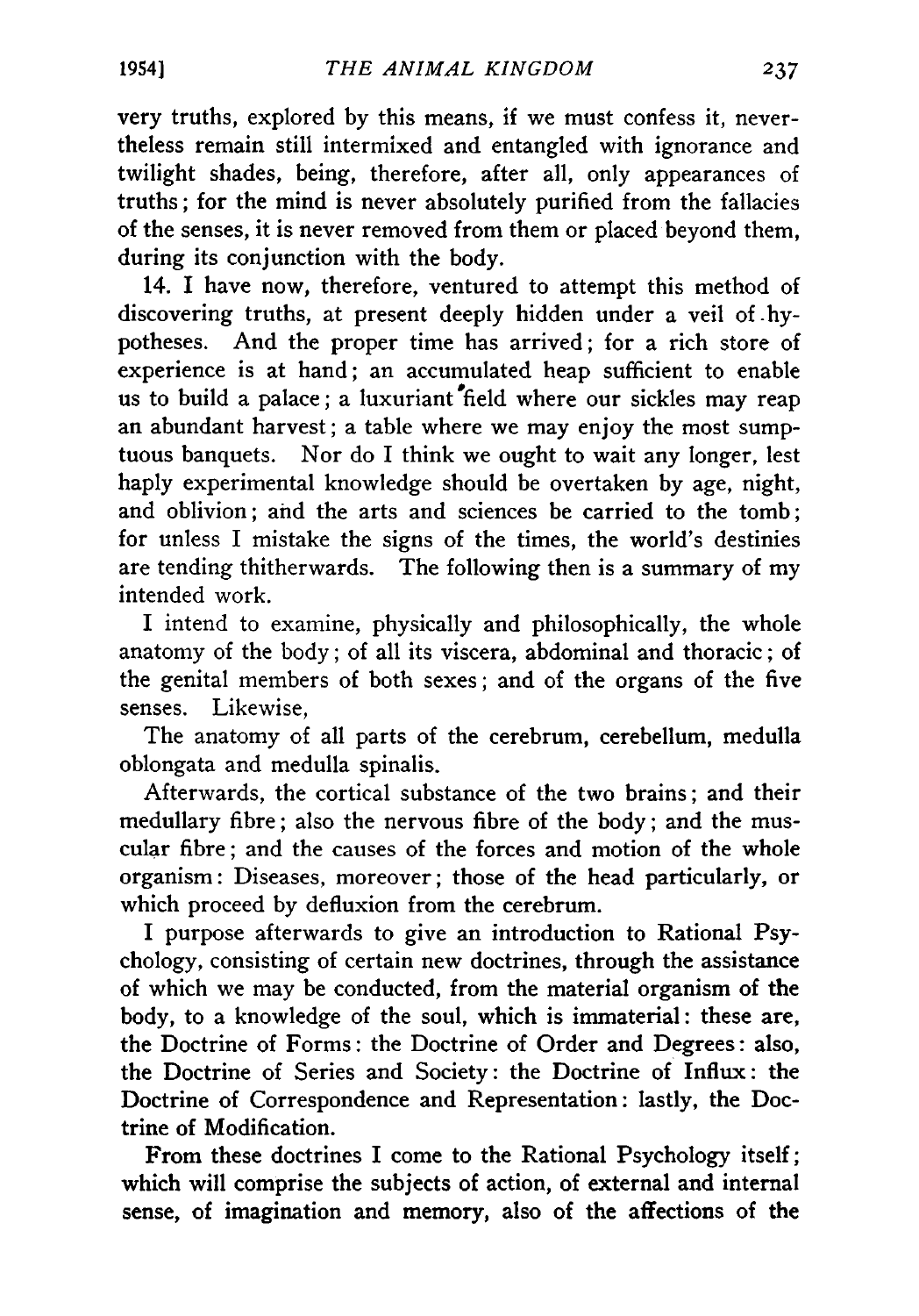animus. Of the intellect, that is, of thought and of the will, and of the affections of the rational mind; also, of instinct.

Lastly, of the soul; and of its state in the body, its intercourse affection, and immortality; and of its state when the body dies. The work to conclude with a Concordance of Systems.

15. From this summary or plan, the reader may see that the end I propose to myself in the work, is a knowledge of the soul; since this knowledge will constitute the crown of my studies. This then my labors intend, and thither they aim. For the soul resides and acts in the principles, not of the body only, but also of the universal world; inasmuch as it is the supreme essence, form, substance, and force of the microcosm; and appoints, establishes, and governs the order thereof, of itself and by its own nature; consequently, it is in the sphere of truths. For these reasons, the soul has engaged the profound attention of nearly all human minds, ever since the infancy of philosophy; and still holds them in suspense, division, and perplexity. But as yet, her mode of being and her nature are almost absolutely unknown; and such is the general state of doubt and hesitation as to preclude all distinct thinking. This has given rise to so many obscure guesses on the subject— it has caused so many clouds to collect round it— that all hope of discovery is nearly at an end. In order, therefore, to follow up the investigation, and to solve the difficulty, I have chosen to approach by the analytic way; and I think I am the first who has taken this course professedly.

16. To accomplish this grand end I enter the circus, designing to consider and examine thoroughly the whole world or microcosm which the soul inhabits; for I think it is in vain to seek her anywhere but in her own kingdom. Tell me, where else can she be found, than in that system to which she is adjoined and injoined, and where she is represented, and momentarily exhibits herself to contemplation? The body is her image, resemblance, and type; she is the model, the idea, the head, that is, the soul of the body. Thus she is represented in the body, as in a mirror. I am, therefore, resolved to examine carefully the whole anatomy of her body, from the heel to the head, and from part to part; and for the sake of a closer approach, to examine her very brain, where she has disposed her first organs; lastly, the fibres also, and the other purer organic forms, and the forces and modes thence resulting.

17. But since it is impossible to climb or leap from the organic,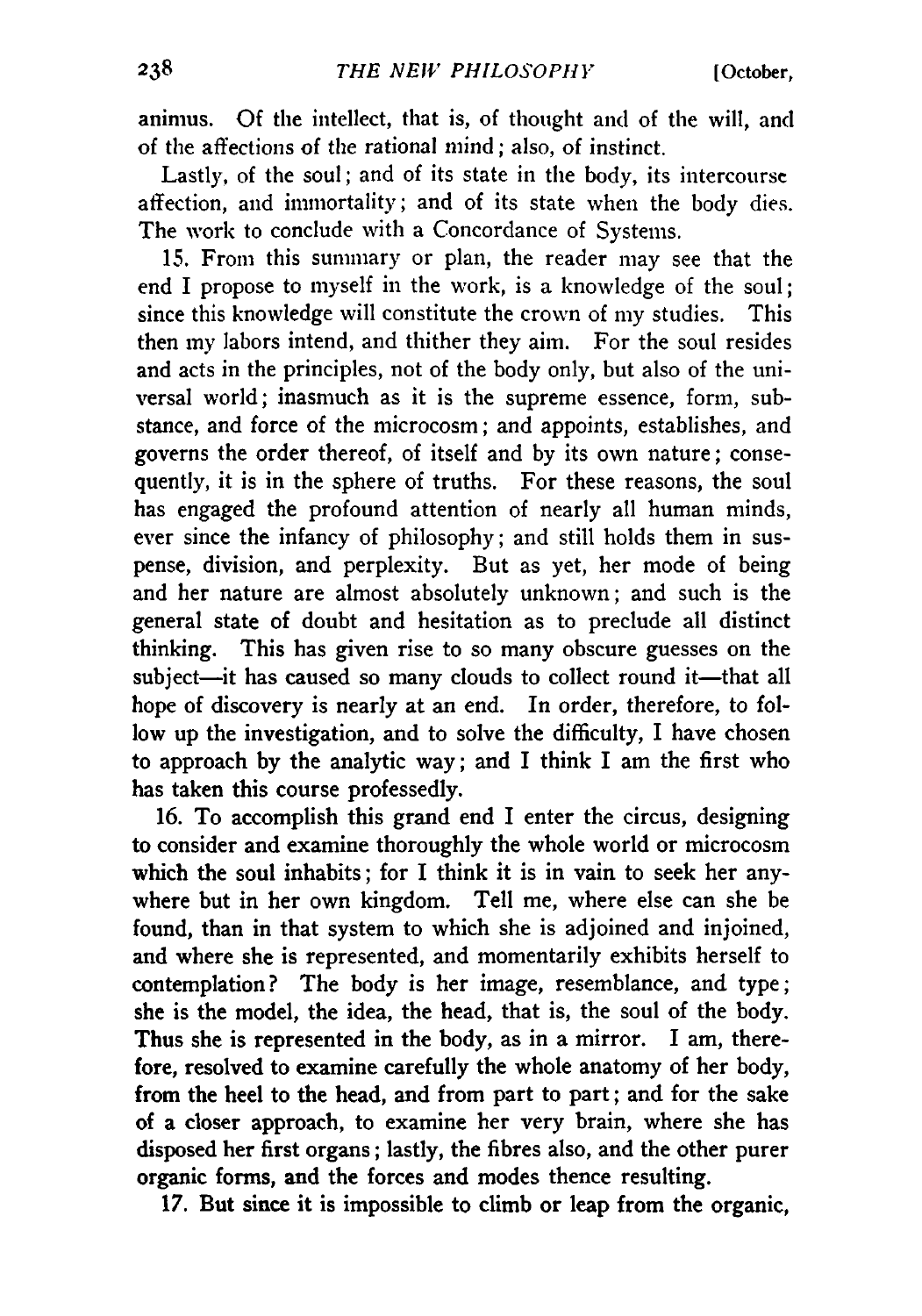physical, and material world—I mean, the body—immediately to the soul, of which neither matter nor any of the adjuncts of matter are predictable (for spirit is above the comprehensible modes of nature, and in that region where the significations of physical things perish) ; hence it was necessary to lay down new ways by which I might be led to her, and thus gain access to her palace; in other words, to discover, disengage, and bring forth, by the most intense application and study, certain new doctrines for my guidance, which are (as my plan shows) the doctrines of forms, of order and degrees, of series and society, of communication and influx, of correspondence and representation, and of modification; these it is my intention to present in a single volume, under the title of *An Introduction to Rational Psychology.*

18. When this task is accomplished, I am then admitted as it were by common consent to the soul, who, sitting like a queen in her throne of state— the body— dispenses laws and governs all things by her good pleasure, but yet by order and by truth. This will be the crown of my toils, when I shall have completed my course in this most spacious arena. But in olden time, before any racer could merit the crown, he was commanded to run seven times round the goal, which also I have determined here to do.

19. Not very long since, I published the *Economy of the Animal Kingdom,* a work divided into distinct treatises, but treating only of the blood, the arteries, and the heart, and of the motion of the brain and the cortical substance thereof; and before traversing the whole field in detail, I made a rapid passage to the soul, and put forth a prodromus respecting it. But on considering the matter more deeply, I found that I had directed my course thither both too hastily and too fast— after having explored the blood only and its peculiar organs. I took the step, impelled by an ardent desire for knowledge. But as the soul acts in the supreme and innermost things, and does not come forth until all her swathings have been successively unfolded, I am therefore determined to allow myself no respite until I have run through the whole field to the very goal — until I have traversed the universal animal kingdom, to the soul. Thus I hope that, by bending my course inwards continually, I shall open all the doors that lead to her, and at length contemplate the soul herself; by the divine permission.

20. But I know it will be whispered in my ear by many of the most accomplished philosophers of the day, that it is vain and use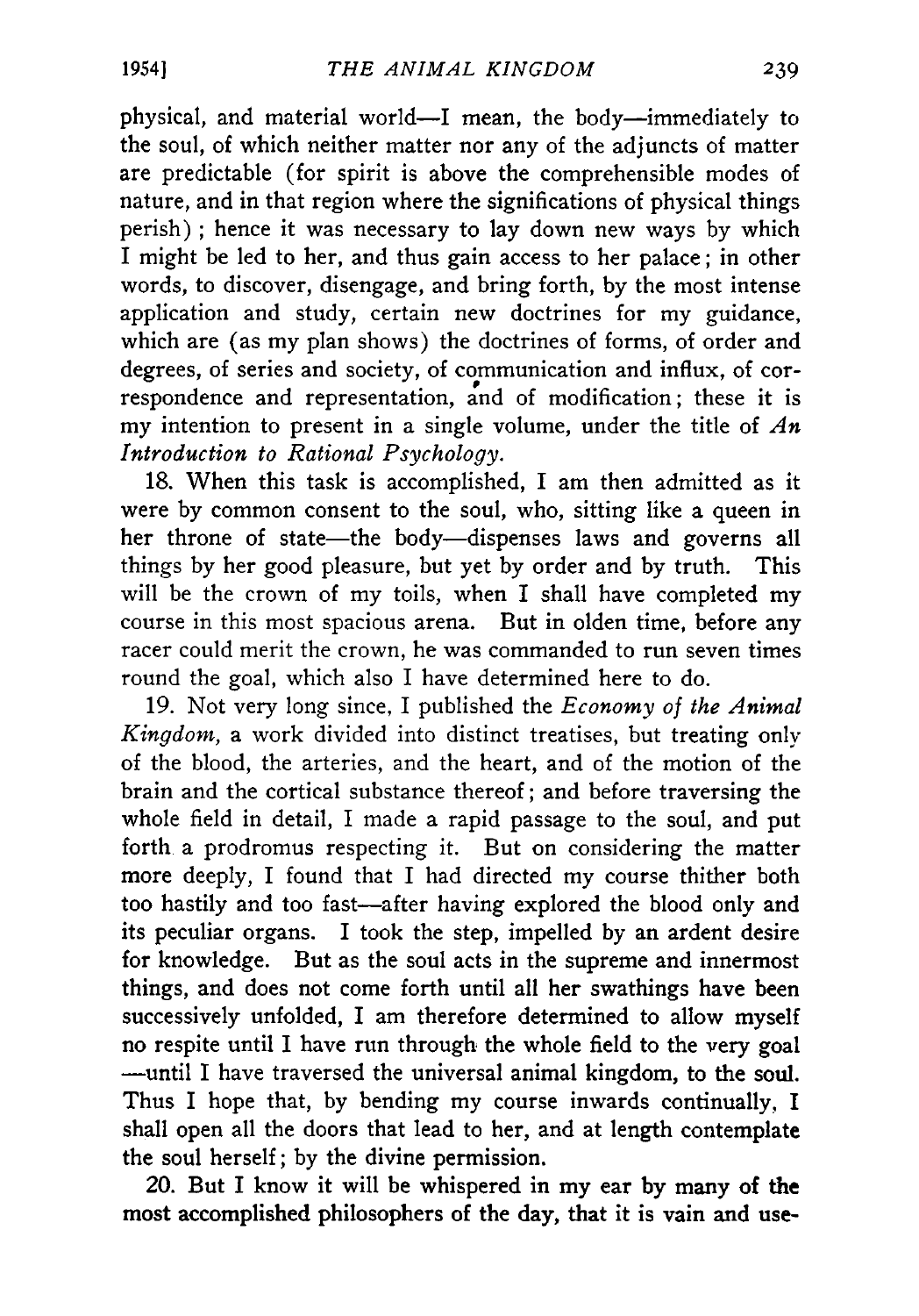less to enter the recesses and interiors of the human body, with a view to arriving at the soul, inasmuch as the very things which are far below her, and objects of ocular vision, as the organic parts of the body, their modes, sensations, and actions, are not only obscure to our sight, but are even fallacious under close scrutiny and investigation. Moreover, the human intellect cannot penetrate or know itself even; how then should it penetrate the soul, which inhabits a still higher or superior region? for those things that are superior, inhabit a light inaccessible to the inferior; and if we rashly approach it too nearly, designing to enter it, we shall either cover ourselves with shade, as when the eye gazes on the sun, or perish outright like a garment thrown into the flames of an altar. Add to this, that the idea that might apprehend the soul, and the speech that might express her, are both wanting; for nothing that is adequate to body and matter, is adequate to the soul; she is neither corporeal nor material; consequently, she is entirely above that species of intelligence which receives its notions by means of the forms, predicates, and adjuncts of matter— as is the case with the human intellect; and expresses them by the same means— as is the case with human speech. Whence possibly it may be inferred, that it is unprofitable, and absolutely foolish, for any one to attempt ascending thither. But these arguments may properly be met by a few opposite ones. Inasmuch as the soul is the model, the idea, the first form, the substance, the force and the principle of her organic body, and of all its forces and powers; or, what amounts to the same thing, as the organic body is the image and type of its soul, formed and principled to the whole nature of the soul's efficiency, it follows, that the one is represented in the other, if not exactly, yet quite sufficiently to the life; and that an idea of the soul is suggested to the mind by elevating the forms of singulars, and extracting from them a higher meaning, and by analogies and eminences, as will be seen in our doctrines of forms, of order and degrees, of correspondences and representations, &c. Thus, by the body, we are instructed respecting the soul; by the soul, respecting the body; and by both, respecting the truth of the whole: and in this way we are led to an ample knowledge of the animal kingdom.

21. I shall again suppose an objection made, to the effect that the human mind appears to be interdicted from prying into those things which transcend or exceed the present state; consequently,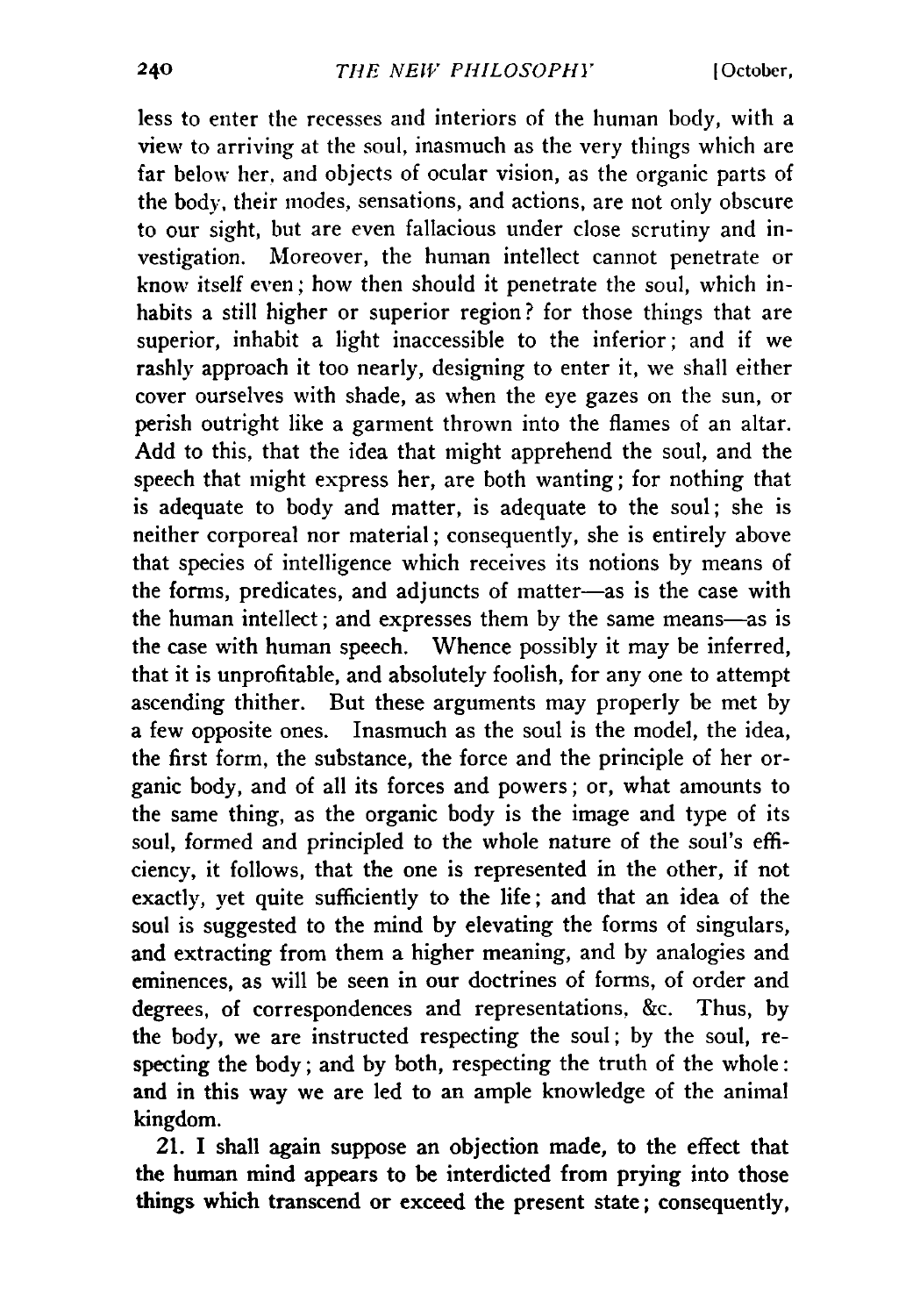into the soul, which guards the threshold of a sacred temple with three recesses; for the way to celestial, spiritual, and divine things, leads to the soul, through the soul, and from the soul. The reason of the interdiction is, that all those things which transcend our present state, are matters for faith and not for intellect: as for instance, that the soul exists, that it is a spiritual essence, that it is intimately united to the body; that it is affected by the rational mind according to the state and influx of the active principles thereof; that when freed from its chains, it will possess immortal life, and either be happy in the assembly and kingdom of the blessed, or unhappy and accursed in a hellish and demoniac region; not to mention other things of similar import. The province of reason or intellect consists exclusively in considering and inquiring what is reasonable, profitable, and becoming in society, or in the civil and moral world; and what is proper to be done in the kingdoms below it, the animal, the vegetable, and the mineral. Let the intellect be contented with this its lot, and not aspire to higher things, which, inasmuch as they are sanctuaries and matters of revelation, exist to faith only. Furthermore, faith is banished as soon as ever the intellectual power endeavors to open the doors to its mysteries; for the intellect most commonly abolishes all faith in divine things; and what is received by the intellect is not received by faith, that is to say, not by such a faith as elevates us above ourselves. And those who are inspired by a divine faith, completely despise the assistance of confirmatory arguments; perhaps they will laugh at this very book of mine— for where there is faith, what need is there of demonstration; as where there is sight, what need is there to talk of light. Thus faith is above all demonstration, because it is above all the philosophy of the human mind.

22. I grant this; nor would I persuade any one who comprehends these high truths by faith to attempt to comprehend them by his intellect: let him abstain from my books. Whoso believes revelation implicitly, without consulting the intellect, is the happiest of mortals, the nearest to heaven, and at once a native of both worlds. But these pages of mine are written with a view to those only who never believe anything but what they can receive with the intellect; consequently, who boldly invalidate and are fain to deny the existence of all supereminent things, sublimer than themselves, as the soul itself, and what follows therefrom— its life, immortality, heaven, &c., &c. These things, perhaps, since such per